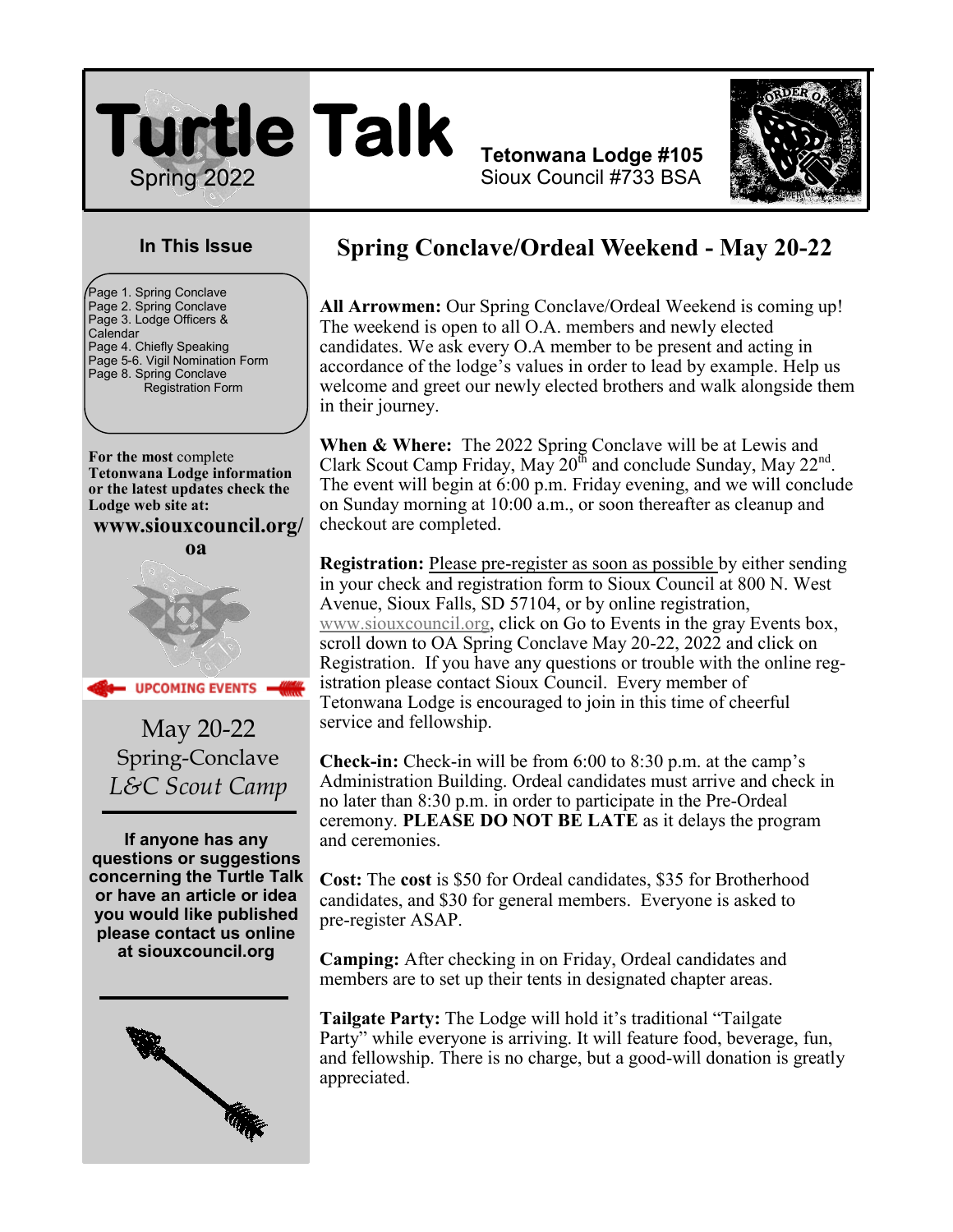## **Spring Conclave/Ordeal Weekend Information (continued)**

**Tools Needed:** Various tools are needed for the projects taking place at camp. The following tools will greatly help out the weekend projects such as: bow saws, pruners, brush clippers, wheel barrows, spades, shovels, rakes, paint brushes, chair saws & fuel (must be 18 to operate and chain saw trained), and ladders. Marking instruments will be available to mark your property if not marked already. Painting projects will also be carried out. **Please bring work clothes or clothes you don't mind getting dirty.** Few things are as discouraging during these service times as having a great crew of enthusiastic volunteers and plenty of good jobs to be done, but not the appropriate tools to complete the projects. Please bring whatever tools you can.

**Showers:** Shower facilities will be made available during the weekend.

**Elangomats and Nimats needed:** Arrowmen are needed to give service to the lodge and their fellow Arrowmen by serving as an Elangomat or Nimat. Elangomats are those Arrowmen who unselfishly go through the Ordeal as a friend to new O.A. candidates. Nimats are those Brotherhood members who help Ordeal members obtain their Brotherhood. Both opportunities are an excellent way of fulfilling one of the requirements for advancement to the next level of membership in the Order.

**Ceremonies team looking for new members:** The Tetonwana Lodge is looking for Arrowmen who would like to serve the lodge as a member of the ceremonies team. Serving as a member of the ceremonies team is another way of fulfilling one of the requirements for Brotherhood. Contact the Lodge if you would like to serve on the ceremonies team or need more information.

#### **2022 Spring Conclave Schedule**

#### **Friday**

6:00 pm-Registration/Tailgate Party (Candidates receive booklet #2) 7:45 pm-Guard meeting 8:30 pm-Elangomat meeting 9:00 pm-Pre-Ordeal Ceremony 10:00 pm-Pre-Ordeal Ceremony #2 11:00 pm-Cracker Barrel

#### **Saturday**

(6:30 am) 6:00 am-Guards meet at dining hall 7:00 am-Breakfast (Candidates receive booklet #3) 7:45 am- Make assignments on projects 8:00 am-Projects start 10:00 am-Break 10:15 am-Projects resume 12:00-Lunch (Candidates receive booklet #4) 12:30 pm-Projects resume for Candidates 1:00 pm-Projects Resume/Social Fellowship (General/ Brotherhood Members) 2:00 pm-Brotherhood Hike 3:00 pm-Projects End for Candidates/Brotherhood Ceremony 4:00 pm- Ordeal Ceremony #1(4:30 pm)-Ordeal Ceremony #1 5:00 pm-Ordeal Ceremony #2 6:00 pm-Dinner (5:30 pm)-Dinner 6:30 pm-Lodge Meeting 7:00 pm-Chapter Meeting 7:30 pm-Trading Post 8:00 pm –Fellowship Activities 10:00 pm-Vigil Honor Meeting 11:00 pm-Lights Out

#### **Sunday**

7:30 am-Breakfast (8:00 am) 8:30 am-Chapel (8:30 am) 9:00 am-LEC, Cleanup (general members) After cleanup is done, have a safe trip home! \*Any schedule changes will be announced and posted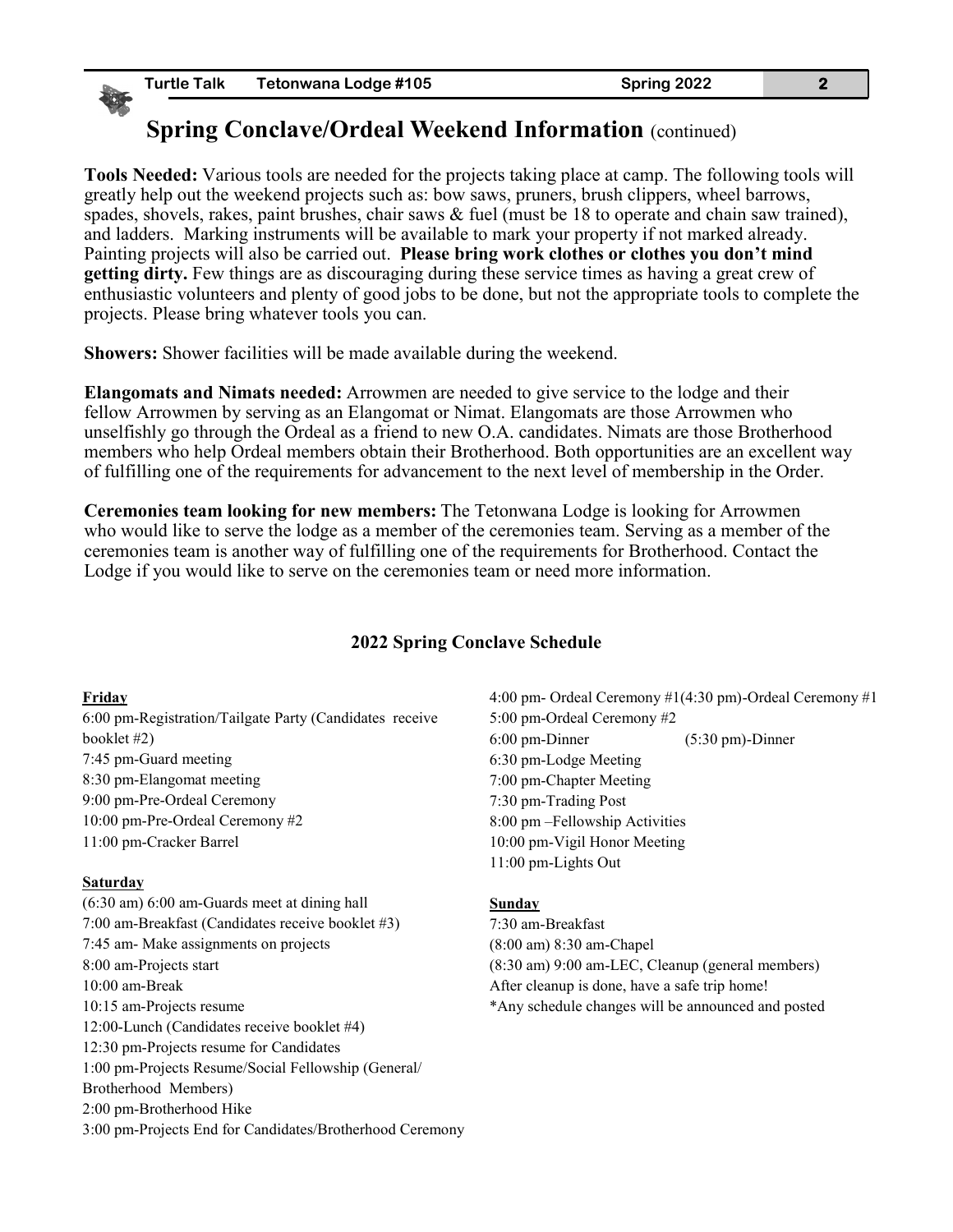#### **Spring Conclave/Ordeal Weekend (continued)**

**Ordeal Candidates:** This is the first of only two weekends scheduled during 2022 that those Scouts and Scouters who were elected by their units to become members of the Order of the Arrow can go through their Ordeals. The other opportunity is at the Fall Conclave/Ordeal Weekend the weekend of August 12th – 14th at Camp Iyataka.

**Ordeal members: Seal your membership in the Order of the Arrow . . . . Get your Brotherhood!** The Spring Conclave is one of only two opportunities this year for those Ordeal members, who after 10 months of service and fulfilling certain requirements, may take part in the Brotherhood ceremony, which places further emphasis on the ideals of Scouting and the Order. Completion of this ceremony signifies full membership in the OA. Check the Lodge webpage for more Brotherhood information.

## **2022 Lodge Officers**

**At Fall Conclave we elected new Lodge Officers for the upcoming 2022 year. The following will proudly serve the lodge as best they can.**

> **Lodge Chief –** Clark Lortscher **Vice Chief of Service –** James Conrad **Vice Chief of Activities –** Zachariah Ringsaker **Vice Chief of Inductions –** Thomas Fish **Secretary** – Landon Novy **Treasurer –** Zachary Tegrotenhuis

## **2022 Tetonwana Lodge Calendar**

April 29-31 Section C-1A Council of Chiefs / Section Conclave On-site/ACT – Camp Ripley

May 6-7 Sioux Training Academy at L & C Scout Camp

May 20-22 Spring Conclave at L&C Scout Camp

July 25-30 NOAC University of Tennessee—more info on Council website

Aug 12-14 Fall Conclave at Camp Iyataka

Sept 30-Oct 2 Section C-1A Section Conclave—Camp Ripley, MN

Oct 15-16 Vigil Retreat

Jan 6-7 Winter Banquet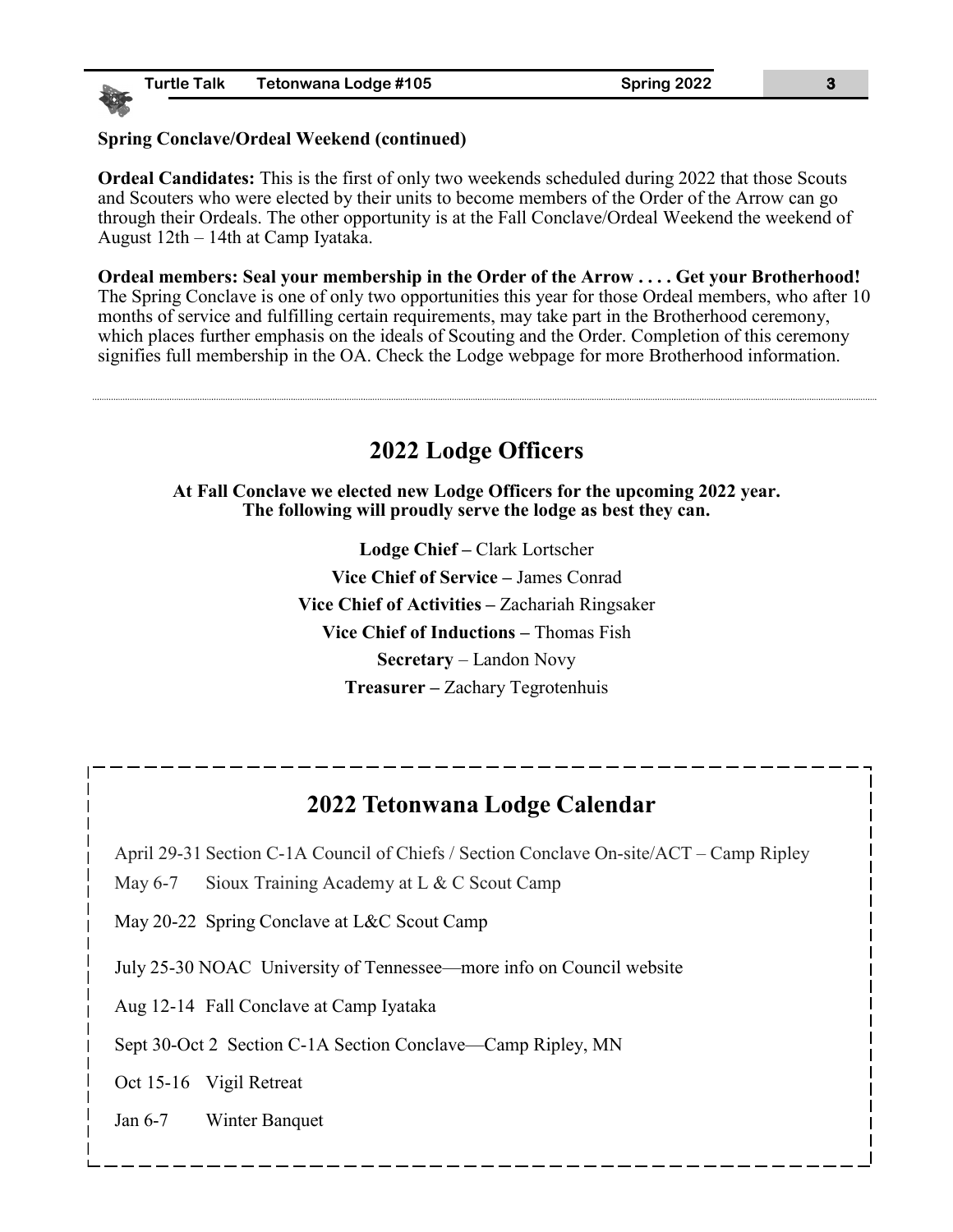

Hello Tetonwana lodge members. My name is Clark Lortscher. I am your current lodge chief. First off I would like to congratulate all who have been nominated and have been found eligible to complete their ordeal. I hope to see all of you there at the conclave and at many other OA functions. I would like to encourage you all to help get the OA as popular as possible amongst your fellow scouters. The more participation we can get at events the more fun we can have. Remember, it's not all work and no play, if we all come together at events we can plan more ideas and get your great opinions on what you want to do as a lodge. Thank you for your time.

Clark Lortscher



**BOY SCOUTS OF AMERICA®** ORDER OF THE ARROW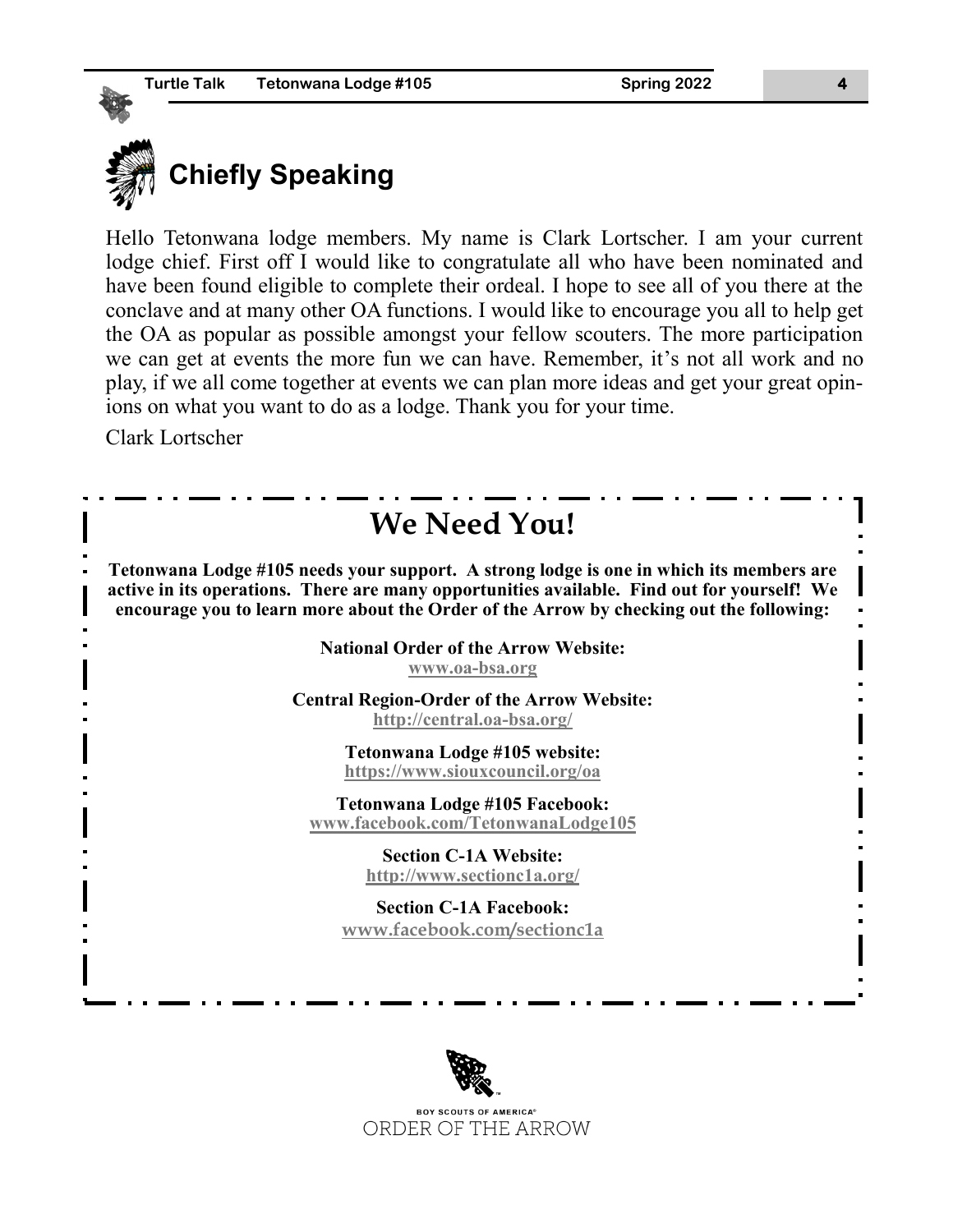# **2022 Vigil Honor Nominations**



The Vigil Honor is a high mark of distinction and recognition reserved for those Arrowmen who, by reason of exceptional service, personal effort and unselfish interest have made distinguished contributions beyond the immediate responsibilities with the Order of the Arrow, Scouting, or their Scout Camp. Tenure should not be considered a reason for nomination. Please take the time to nominate those worthy Arrowmen using the form that is included with the Turtle Talk. Feel free to make copies and make multiple nominations. Nominations can be submitted at registration at the Spring Conclave, or mail your registration to the Center for Scouting. No nominations will be accepted after noon Saturday at the Spring Conclave.

The Vigil Selections Committee will meet Saturday evening to discuss the elections of new Vigil Honor candidates. The selection committee is made up of youth members who are asked to serve by the lodge chief. In order to recruit the committee in a timely manner, NO nominations will be accepted after NOON Saturday at the Spring Conclave.

#### **Youth Arrowmen**

Joshua Bauer James Conrad Austin Carlson Jacen Dekker Owen Elsen Ryan Gregg Christopher Gross Jr Stan Hodne Charles Hoffmann Brandon Kreber

Clark Lortscher Jordan Mofle Gabiel Olson Jonathan Prout David Rabaey Grant Sternhagen Evan Stromsness Carter Stulken Ryan Trail

#### **Adult Arrowmen**

Eric Bierstedt Steven Blau Lon Brinkhous Tamara Brinkhous Lori Buchholtz Jeffrey Conrad Eldon Crapser Jesse Crapser Andrew Falk Paul Fuller Cody Gregg Jeff Gregg Gordon Grey Christopher Gross David Haen

Brian Harvill Marit Hoyme Dustin Hunt Daniel Johnson Robert Johnson Keith Jones Casey Koutstaal Robbart Koutstaal David Kreber Jeff Krieger Paris Lortscher Kenneth Meyer Justin Mofle Mark Ochocki Justis Ostrem

Ronald Prorok Lyle Ruesch Roger Schmaltz Joseph Skaff Christina Sternhagen Brett Stulken Jeremy Tamisiea Jay Tasa Kynan Trail Donald Weigel Peter White Trent White Adam Wientjes Mark Wientjes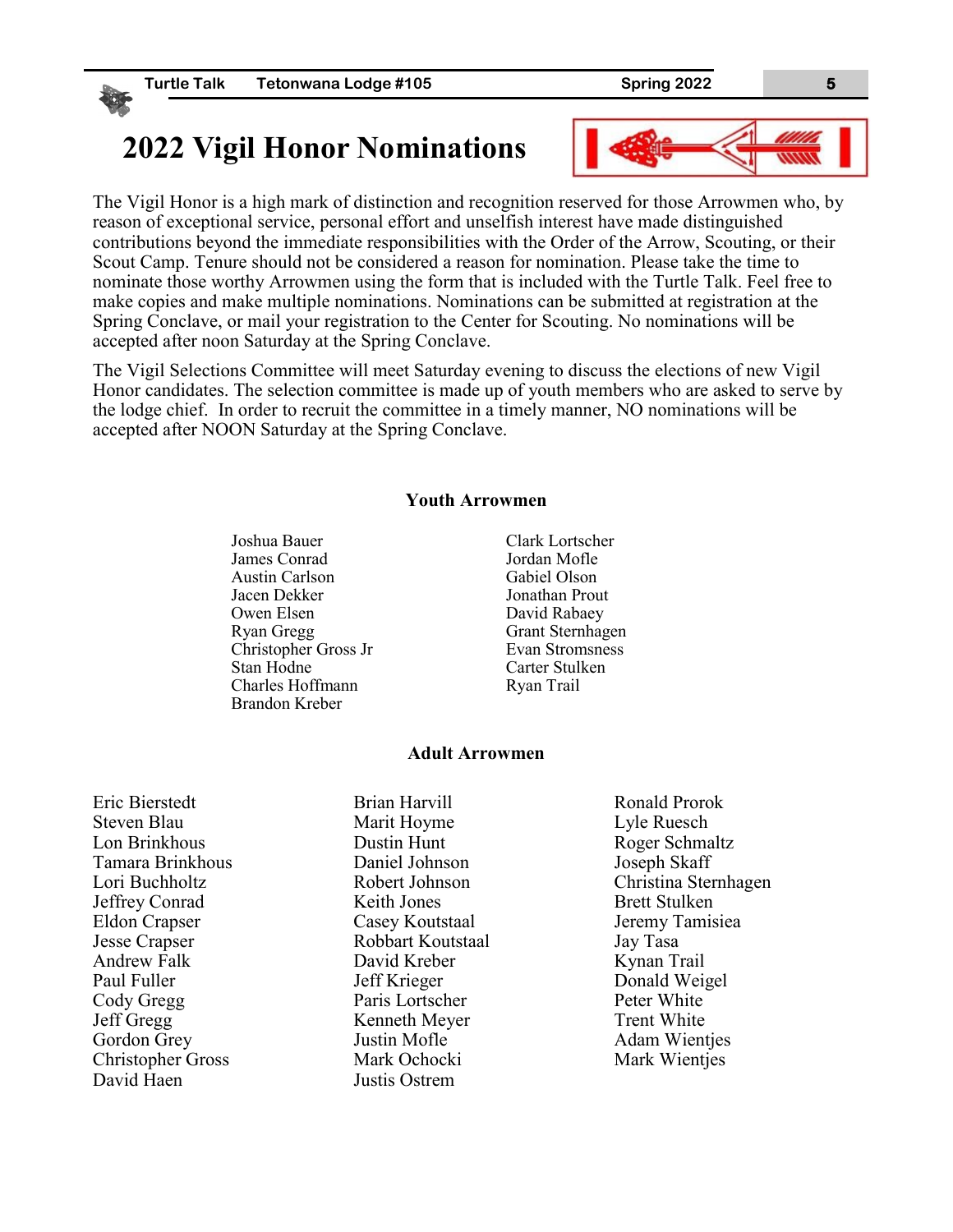#### **Vigil Honor Nomination This nomination is CONFIDENTIAL!!!**

| Avoid possible disappointment, please do not advise the nominee in any way of your actions.                                                                                                                                    |                                                             |  |                |
|--------------------------------------------------------------------------------------------------------------------------------------------------------------------------------------------------------------------------------|-------------------------------------------------------------|--|----------------|
| Mandatory eligibility requirements for the Vigil Honor:                                                                                                                                                                        |                                                             |  |                |
| 1. The nominee must be registered with the Sioux Council, BSA, and a member in good standing with Tetonwana                                                                                                                    |                                                             |  |                |
| Lodge $#105$ .<br>2. The nominee must have been a Brotherhood member of the Order of the Arrow for at least 2 years.                                                                                                           |                                                             |  |                |
| 3. The nominee must have rendered exceptional service, personal efforts and unselfish interest                                                                                                                                 |                                                             |  |                |
| Nominee's Name: Youth Name: Name: Nominee's Name: Nominee's Name: Nominee's Name: Nouth Name: Now New Youth Name: Name: Name: Name: Name: Name: Name: Name: Name: Name: Name: Name: Name: Name: Name: Name: Name: Name: Name:  |                                                             |  |                |
| Address: No. 1996. The Committee of the Committee of the Committee of the Committee of the Committee of the Committee of the Committee of the Committee of the Committee of the Committee of the Committee of the Committee of |                                                             |  |                |
|                                                                                                                                                                                                                                |                                                             |  |                |
|                                                                                                                                                                                                                                |                                                             |  |                |
|                                                                                                                                                                                                                                |                                                             |  | $Month - Year$ |
| <b>ORDER OF THE ARROW RECORD</b>                                                                                                                                                                                               |                                                             |  |                |
| Date of Ordeal Induction: Month-Day-Year Date of Brotherhood Induction: Month-Day-Year                                                                                                                                         |                                                             |  |                |
| Committee Work (Length of Each):                                                                                                                                                                                               |                                                             |  |                |
|                                                                                                                                                                                                                                |                                                             |  |                |
|                                                                                                                                                                                                                                | <u> 1989 - Johann Stoff, amerikansk politiker (d. 1989)</u> |  |                |
|                                                                                                                                                                                                                                |                                                             |  |                |
|                                                                                                                                                                                                                                |                                                             |  |                |
|                                                                                                                                                                                                                                |                                                             |  |                |
|                                                                                                                                                                                                                                |                                                             |  |                |
|                                                                                                                                                                                                                                |                                                             |  |                |
|                                                                                                                                                                                                                                |                                                             |  |                |
| Held (Length of Each):                                                                                                                                                                                                         |                                                             |  |                |
|                                                                                                                                                                                                                                |                                                             |  |                |
|                                                                                                                                                                                                                                |                                                             |  |                |
|                                                                                                                                                                                                                                |                                                             |  |                |
|                                                                                                                                                                                                                                |                                                             |  |                |
|                                                                                                                                                                                                                                |                                                             |  |                |
| List specific Arrow activities that have caused this nominee to be considered for me Vigil Honor (Service and Camp                                                                                                             |                                                             |  |                |
|                                                                                                                                                                                                                                |                                                             |  |                |
|                                                                                                                                                                                                                                |                                                             |  |                |
|                                                                                                                                                                                                                                |                                                             |  |                |
|                                                                                                                                                                                                                                |                                                             |  |                |
|                                                                                                                                                                                                                                |                                                             |  |                |
|                                                                                                                                                                                                                                |                                                             |  |                |
|                                                                                                                                                                                                                                |                                                             |  |                |
|                                                                                                                                                                                                                                |                                                             |  |                |
|                                                                                                                                                                                                                                |                                                             |  |                |
| Street address:                                                                                                                                                                                                                |                                                             |  |                |
|                                                                                                                                                                                                                                |                                                             |  |                |
|                                                                                                                                                                                                                                |                                                             |  |                |
| Signature:                                                                                                                                                                                                                     |                                                             |  |                |

Important: This nomination is confidential! To avoid possible disappointment and preserve the element of surprise, please to not advise the nominee in any way of your action on their behalf.

This nomination must be forwarded to the Sioux Council Service Center one week prior to the Spring Conclave or brought to that event and given to a member of the Vigil Nomination Committee,

Sioux Council, BSA 800 N. West Avenue Sioux Falls, SD 57104